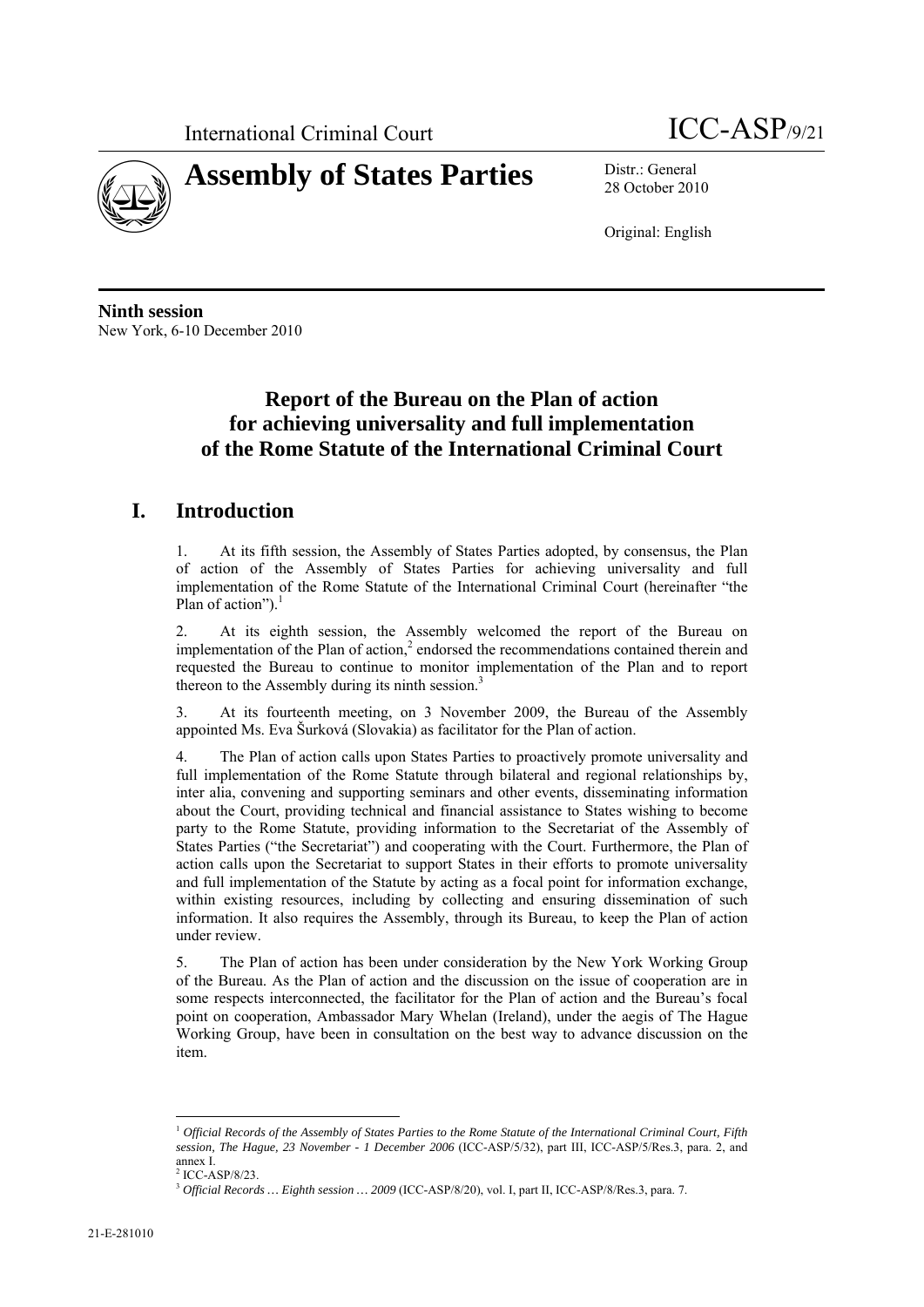# **II. Activities of the facilitator**

### **A. Informal consultations**

6. The facilitator held informal consultations with numerous actors in different forums. On 20 April and 3 September 2010, the facilitator convened two open meetings in New York. Representatives of States Parties, of non-States Parties, the Secretariat, international organizations, the Court and civil society were invited to participate in the deliberations, with a view to involving as many interested actors as possible. This broad participation contributes to the achievement of both objectives of the Plan of action: universality and full implementation of the Rome Statute.

7. The informal consultations focused on the presentation of the Plan of action, the mandate and programme of work of the facilitator, the status of ratification and implementation of the Rome Statute and the progress achieved since the adoption of the Plan of action. The facilitator drew attention to the provisions of paragraph 3 of resolution ICC-ASP/8/Res.3, in which the Assembly endorsed the recommendations contained in the Report of the Bureau on the implementation of the Plan of action $<sup>4</sup>$  and requested the Bureau</sup> to continue to monitor the implementation and report to the ninth session of the Assembly. The facilitator recalled that the Secretariat had several times sent out note verbales requesting States to provide information relevant to the promotion of ratification and full implementation of the Rome Statute and that the responses received from States had been posted on the Court's website.<sup>5</sup> The facilitator requested delegates to provide the Secretariat further information on activities they had undertaken (if any) at national, regional or international level to promote the ratification and full implementation of the Rome Statute.

8. No modifications to the Plan of action were suggested.

### **B. Seminar series**

9. A proposal by the former facilitator for the Plan of action, endorsed by the Assembly during its eighth session<sup>6</sup>, called for States, in conjunction with other actors, to regularly organize and participate in seminars and events aimed at promoting awareness and understanding of the mandate and work of the Court. The seminar series project was successfully launched by a pilot seminar organized by the prior facilitator on 19 May 2009 in New York.

10. As a follow-up to the first seminar and within the framework of the preparations for the Review Conference of the Rome Statute (Uganda, 2010), the facilitator organized a seminar on the International Criminal Court entitled "Review Conference: Key Challenges for International Criminal Justice", which was held on 30 April 2010 at United Nations Headquarters, with the participation of the United Nations Secretary-General, the United Nations Under-Secretary-General for Legal Affairs, the Minister of Foreign Affairs of Slovakia, the President of the Court, the President of the Assembly, representatives of States and civil society. This event was co-sponsored by various States Parties representing all regional groups.

### **C. Other events**

11. With the assistance and cooperation of other States, International Organizations and Non-Governmental Organizations, the facilitator organized various other kinds of events, such as meetings and panel discussions focusing on proactive promotion of universality and full implementation of the Rome Statute. List of activities of the facilitator is attached to this report (see annex to this report).

 $\overline{a}$ 4 ICC/ASP/8/23.

 $^5$  http://www.icc-cpi.int/Menus/ASP/Sessions/Plan+of+Action.

 $6^{\circ}$  ICC-ASP/8/Res.3.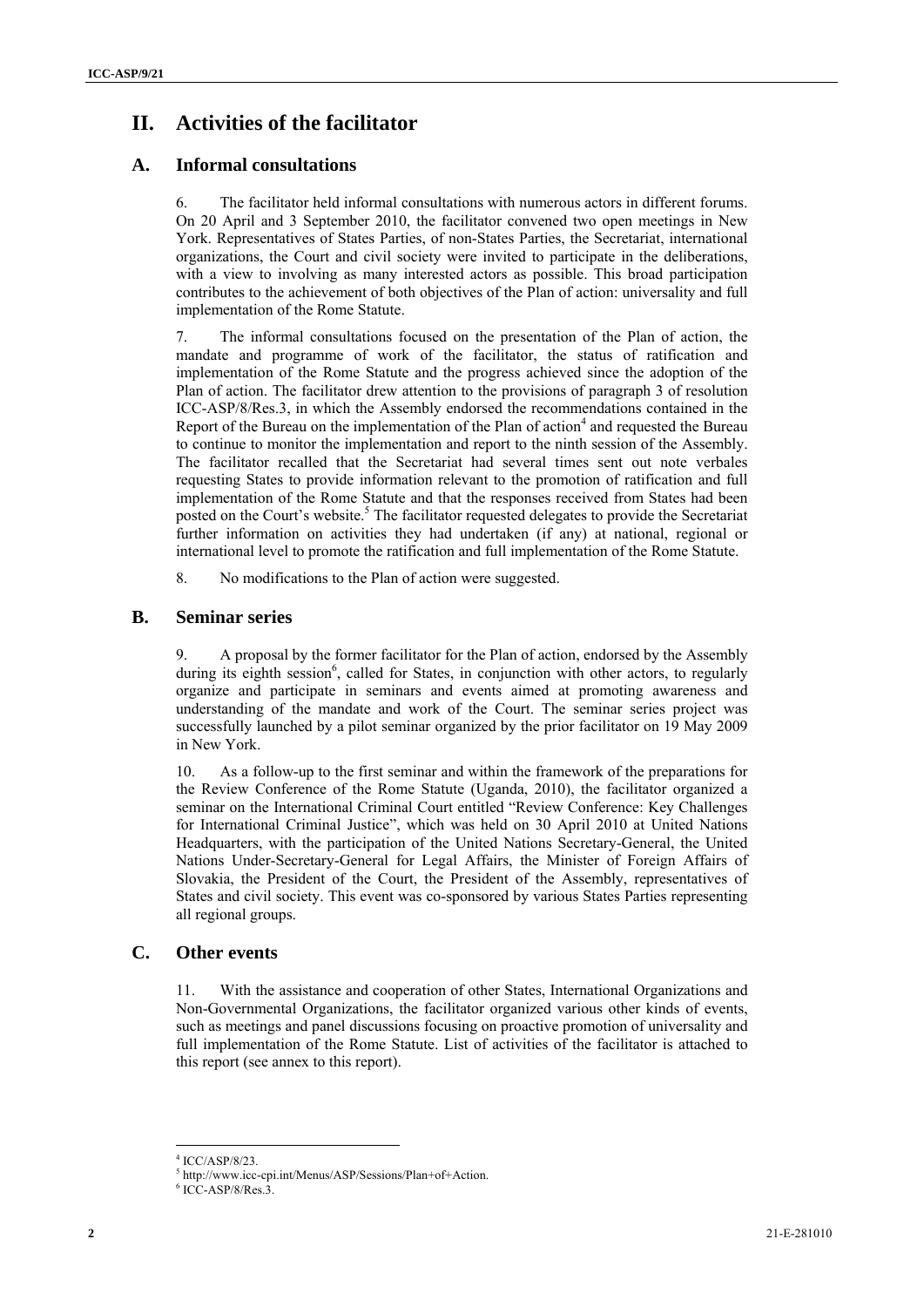#### **D. Bilateral meetings**

12. In addition to the open meetings, the facilitator held numerous bilateral meetings with representatives of States, members of civil society, international organizations, academia, the International Committee of the Red Cross (ICRC) and the Secretariat.

## **III. Updates on activities of States and other stakeholders**

13. During informal consultations, one delegation stressed the importance of promoting the universality of the Rome Statute within the Asian region, where participation was still low.<sup>7</sup> A brief summary was provided of a seminar jointly organized by the Asian-African Legal Consultative Organization (AALCO) and the Governments of Japan and Malaysia in Putrajaya (Malaysia) on 30 - 31 March 2010, in which Judge Kuniko Ozaki (Japan) of the International Criminal Court participated as the inaugural speaker. At the seminar, speakers considered the progress of international criminal justice and proposals for the amendment of the Rome Statute to be considered at the Review Conference.

14. One delegation informed about the organization of a regional seminar on the Court in the Western Balkans, in cooperation with other neighboring countries. The seminar, to be held on 21 and 22 October 2010 in Belgrade, is organized upon the idea of annual regional conferences dedicated to the issues of the Court, war crime trials, implementation of the Rome Statute and cooperation. It includes representatives of the International Criminal Court and local experts in the field of war crimes prosecution.

15. One delegation and the Secretariat informed about two visits of the President of the Assembly, the Prosecutor of the International Criminal Court and the Director of the Secretariat to non-States parties,<sup>8</sup> and about their meetings with the Heads of States, the Ministers of Foreign Affairs and other high-level national representatives, for the purpose of supporting ratification processes. Both visits were very successful and contributed to effective promotion of the Court among key policy-makers and the public in those States.

16. While reporting about activities organized for proactive promotion of the Court, the importance of inclusion of national parliaments and parliamentarians was stressed by delegations. One delegation also pointed out that results of the Review Conference and inclusion of the crime of aggression to the Court´s jurisdiction could influence the universality of the Rome Statute. States were therefore encouraged to continue in their efforts to support of the Court.

17. Information by representatives of civil society was provided, as well. In this regard, the Parliamentarians for Global Action and the Coalition for the International Criminal Court comprehensively informed about their activities. Civil society plays a crucial role in the awareness-raising on the Court, the increased ratification of the Rome Statute, promoting the adoption of national implementing legislation, the complementarity principle and the principle of cooperation between the Court and States Parties.

18. In addition, the activities of international organizations merit mention. The Commonwealth Secretariat plays an active role in supporting the Court throughout its membership. It has adopted a model law developed to implement the Rome Statute within Commonwealth States and also a practical guide to prosecuting the crimes under the Rome Statute.<sup>9</sup> In that regard, the seminar on the Court organized by the Commonwealth Secretariat from 5 to 7 October 2010 in London is welcomed. Furthermore, the European Union (EU) continues raising the issue of ratification and implementation of the Rome Statute via a mix of various tools such as demarches, EU High Representative letters and various bilateral and multilateral meetings. The EU is funding civil society organizations and it has established an EU focal point for the Court within the General Secretariat of the EU. The setting up of the European External Action Service should be a step forward in mainstreaming the Court in the external policies of the EU.

<sup>&</sup>lt;sup>7</sup> As of 27 September 2010, 15 States Parties are from Asia.

<sup>&</sup>lt;sup>8</sup> The visits to El Salvador and Guatemala took place on 13 and 14 April 2010 and 19 and 20 August 2010, respectively, at the invitation of the two Governments. As a follow-up to the visit to San Salvador, a delegation of seven congressmen from El Salvador visited the Court on 6 September 2010.<br><sup>9</sup> http://www.icc-cpi.int/Menus/ICC/Legal+Texts+and+Tools.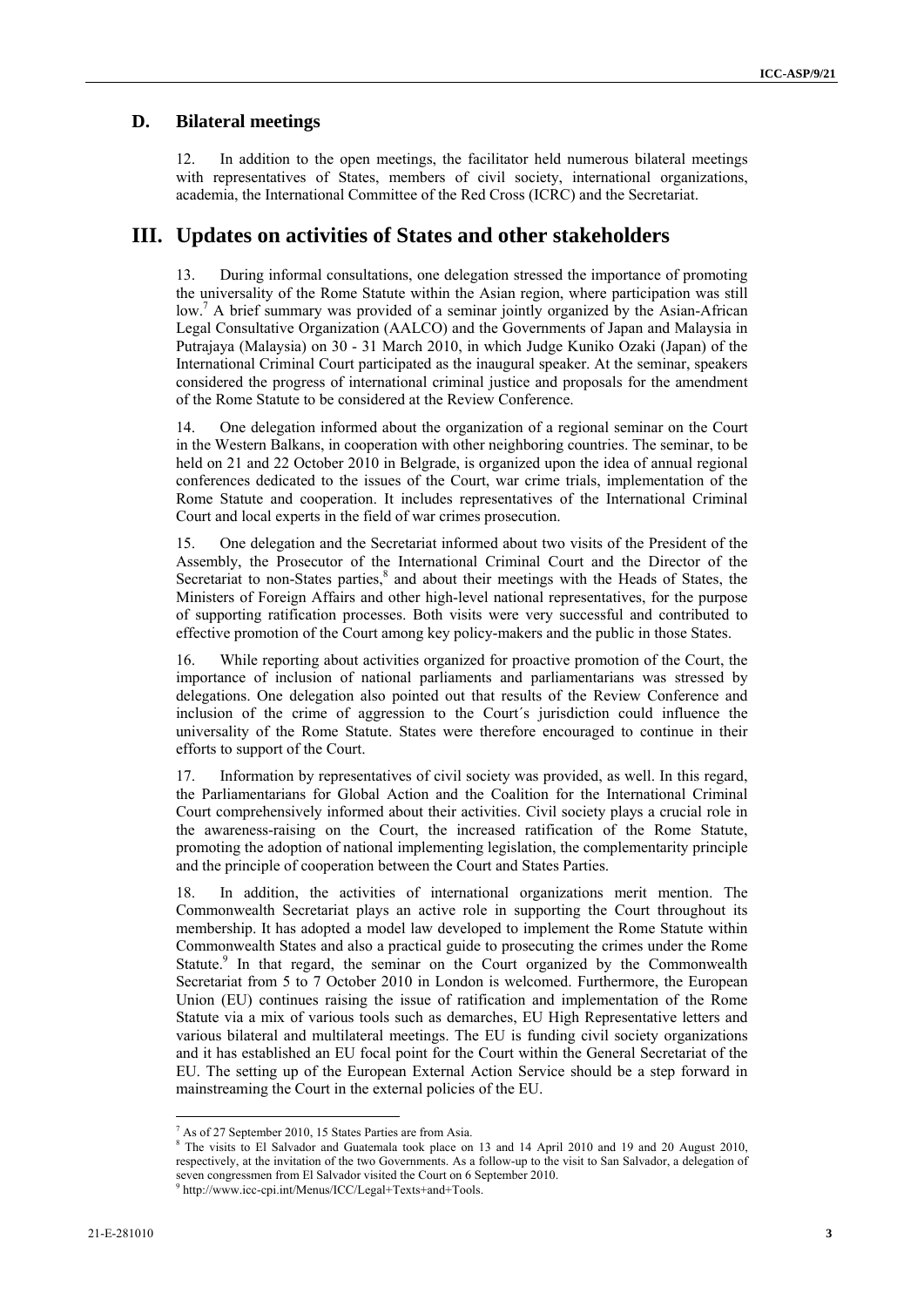## **IV. Pledges**

19. During informal consultations, the importance of pledges presented by States and international organizations was highlighted. Pledges constitute an important opportunity for States to reaffirm their support towards the Court in general, and to the universality, implementation of the Statute and cooperation with the Court, in particular. Numerous pledges relate to work on national legislation and to the ratification of the Agreement on Privileges and Immunities of the International Criminal Court.<sup>10</sup>

## **V. Challenges**

20. Based on the information provided, following key challenges have been identified:

(a) Legal difficulties in amending constitutions or national legislation in order to ratify the Rome Statute;

- (b) Political challenges that hinder the ratification process;
- (c) Lack of human and financial resources; and

(d) Unavailability of adequate information on resources and activities relating to the ratification and implementation of the Rome Statute.

21. In this connection, the activities of the Secretariat, which will - within existing resources - compile available resources and potential donors and post this information on the Court's website for easy access by States, is key in addressing the last two challenges.

## **VI. Further action**

## **A. Trust fund for the participation of least developed countries and other developing States**

22. The facilitator suggested that another way of promoting universality of the Rome Statute would be to encourage the participation of non-States Parties to the Statute in sessions of the Assembly. She appealed to States and international organizations to contribute to the trust fund for least developed countries and other developing States established to that effect. This trust fund had allowed 15 delegates from LDC countries and other developing States to participate at the eighth session of the Assembly, as well as on additional 25 at the Review Conference in Uganda.

### **B. Seminars**

23. The facilitator suggested that States should, in cooperation with other stakeholders, regularly organize and participate in seminars, panel discussions and other events aimed at promoting awareness and understanding of the mandate and work of the Court. She stressed the importance of the seminar series and various events focusing on the Court organized in New York and in The Hague, which could also be organized at the regional and national level.

## **VII. Findings**

 $\overline{a}$ 

24. At the informal consultations, States Parties were encouraged to promote the universality and full implementation of the Rome Statute in all international forums, as well as in their bilateral, regional and multilateral relations. Promotion of the Rome Statute could include references to the work of the Court in official statements, agendas and documents, but also the convening of events on the topic.

<sup>&</sup>lt;sup>10</sup> The Bureau is considering how to undertake the follow-up to the pledges made in Kampala.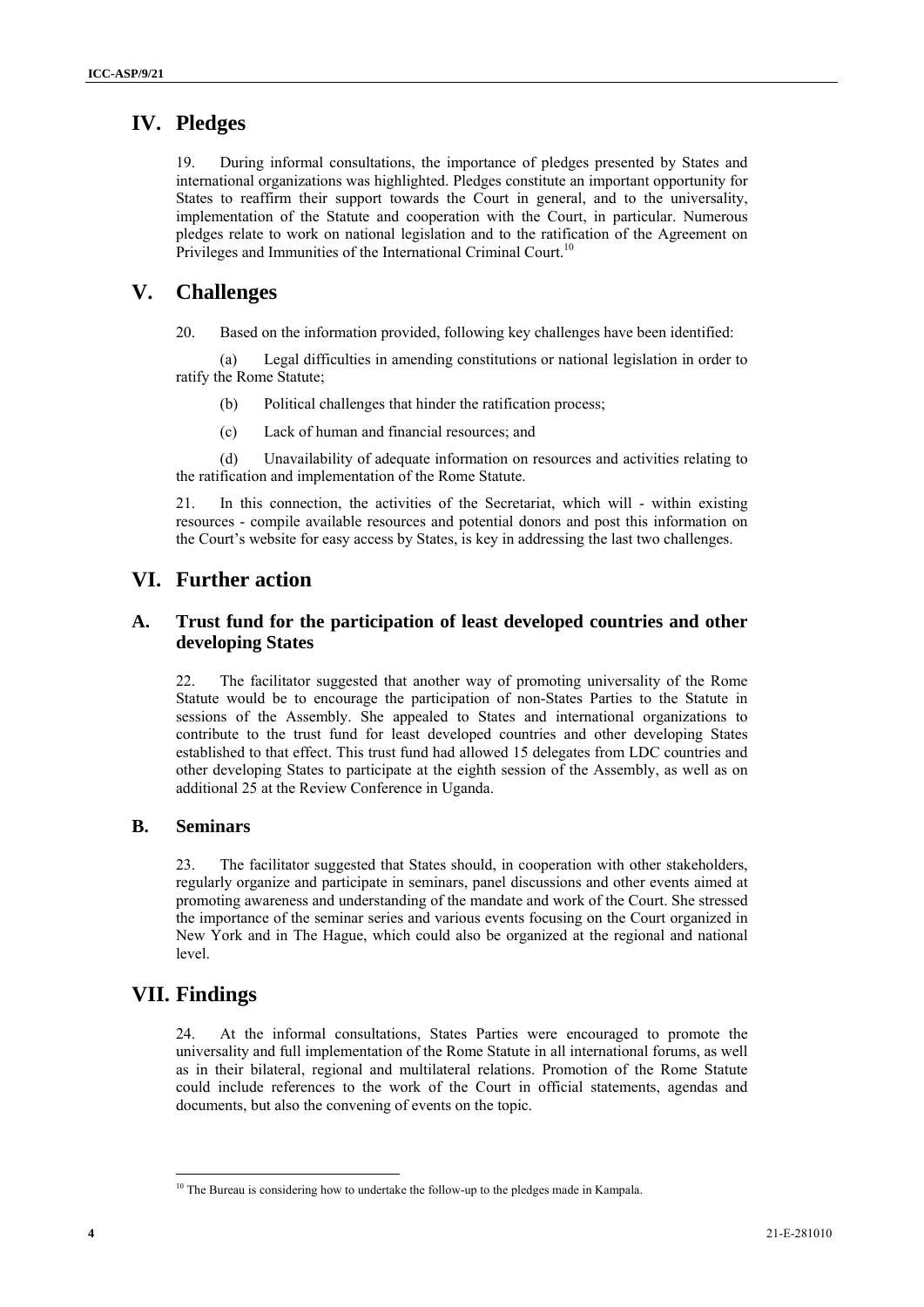25. The dissemination of information on the Court's mandate and activities are considered fundamental for achieving both universality and full implementation of the Rome Statute.

26. Although 42 States had provided the Secretariat with information relevant to the promotion of ratification or accession and full implementation of the Rome Statute, others had not yet done so. The information had been requested by the Secretariat through notes verbales and the replies received<sup>11</sup> had been made available on the Court's website. Given the objectives of the Plan of action, States Parties should endeavor to make the information widely available.

27. As regards cooperation on ratification and implementing legislation, it was emphasized that there were different actors providing assistance, including States Parties, international organizations, non-governmental organizations and other relevant entities, such as the International Committee of the Red Cross.

28. With the recent ratifications by Saint Lucia and Seychelles, as at 1 November 2010 there will be 113 States Parties to the Rome Statute; with the entry into force of the Statute for the Republic of Moldova on 1 January 2011 the number of States Parties will be 114.<sup>12</sup>

## **VIII. Recommendations**

#### **A. To the Assembly of States Parties**

1. To continue to monitor closely the implementation of the Plan of action.

## **B. To States Parties**

2. To continue to promote, as far as possible, the universality and full implementation of the Rome Statute in their bilateral, regional and multilateral relationships;

3. To continue their efforts to disseminate information on the Court at the national and international level, including through events, seminars, publications, courses and other initiatives that may raise awareness about the work of the Court;

4. To continue to provide the Secretariat with updated information relevant to the universality and full implementation of the Rome Statute, including current contact information on national focal points;

5. To organize, in conjunction with civil society, academia, international organizations and professional associations seminars, panel discussions and events focusing on promoting universality and full implementation of the Rome Statute, in New York, in The Hague and in different regions, and to disseminate information about the Court's work and the provisions of the Rome Statute;

6. To continue to provide, wherever possible, technical and financial assistance to States wishing to become party to the Statute and to those wishing to implement the Statute in their national legislation; and

7. To continue to cooperate with the Court so that it can fulfill its functions accordingly.

<sup>&</sup>lt;sup>11</sup> Albania, Australia, Austria, Barbados, Belgium, Bulgaria, Brazil, Canada, Colombia, Croatia, Costa Rica, Cyprus, Czech Republic, Denmark, Dominican Republic, Estonia, Finland, France, Georgia, Honduras, Ireland, Japan, Liechtenstein, Luxembourg, Mauritius, Mexico, Netherlands, New Zealand, Norway, Paraguay, Poland, Portugal, Republic of Korea, Serbia, Slovakia, Slovenia, South Africa, Spain, Sweden, Trinidad and Tobago, United Kingdom and Zambia.

<sup>&</sup>lt;sup>12</sup> The list of States Parties to the Rome Statute and the Agreement on the Privileges and Immunities of the Court may be found at http://treaties.un.org.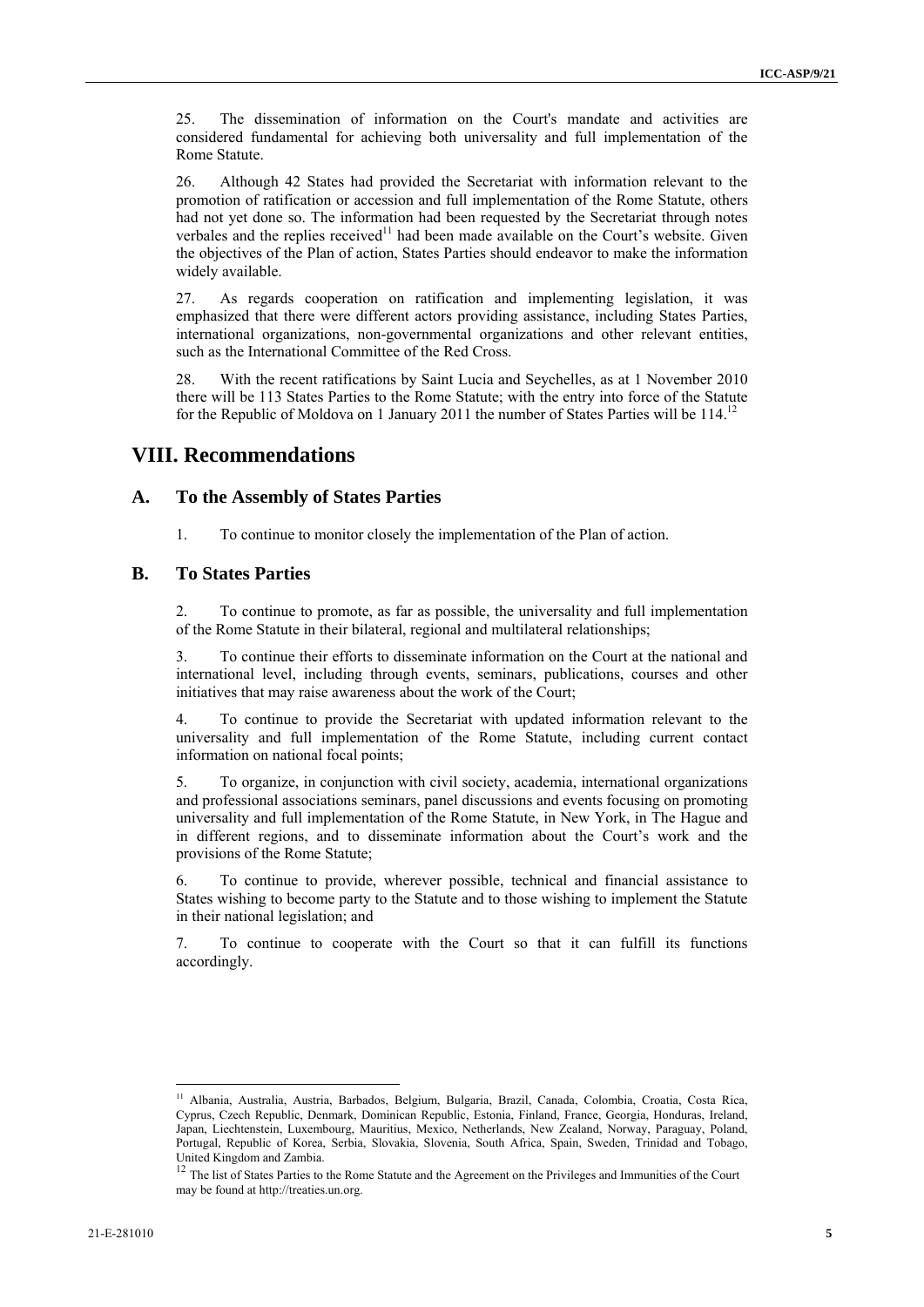## **C. To the Secretariat of the Assembly of States Parties**

8. To continue to support States in their efforts to promote universality and full implementation of the Rome Statute by acting as a focal point for information exchange and by making available updated information on this matter, including on the website of the Court;

9. To compile information on all available resources and potential donors, and post it on the Court's website for easy access by States; and

10. To prepare a matrix to serve the purpose of enhanced information sharing between potential recipients and donors of technical assistance.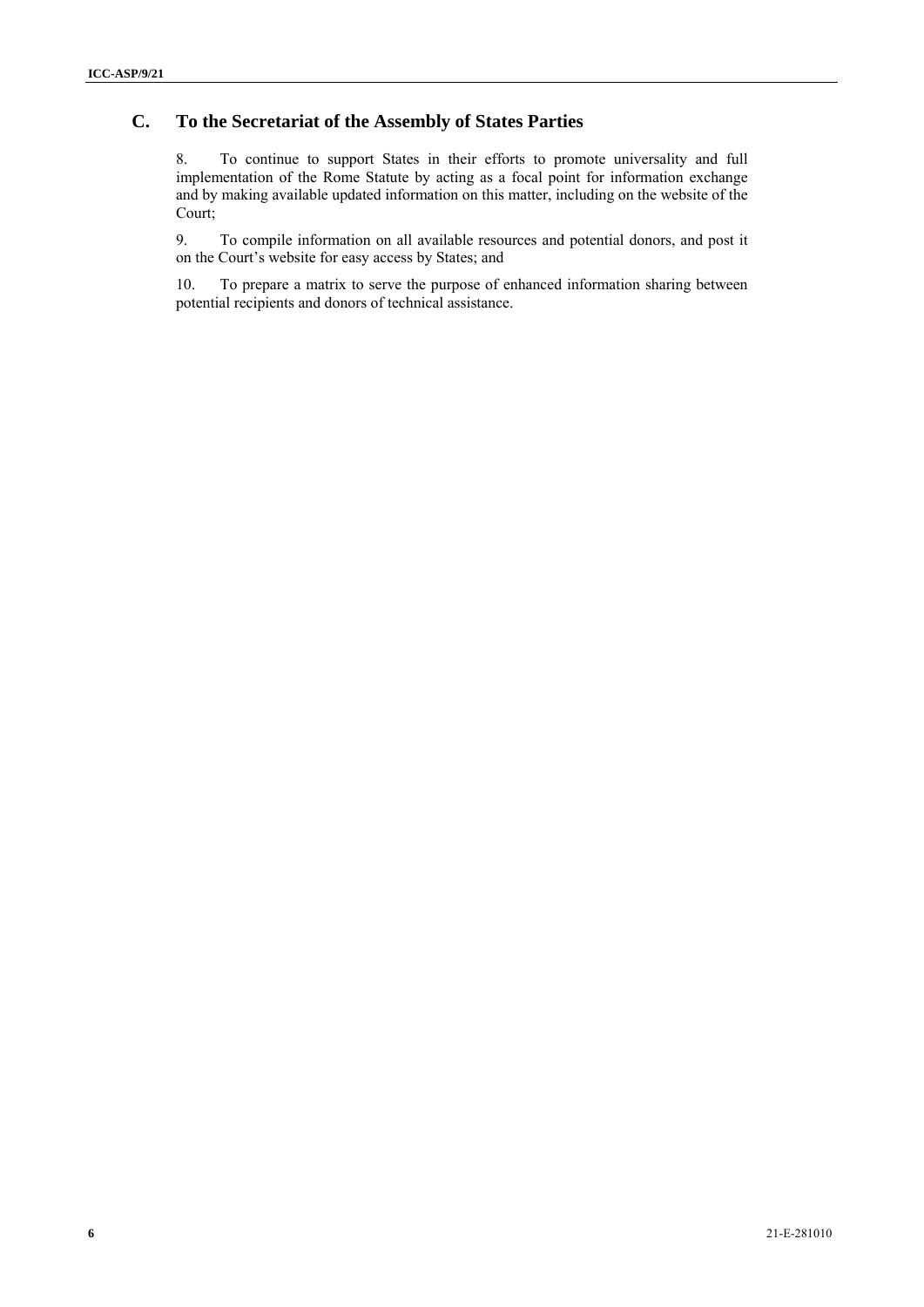### **Annex**

# **Activities of the facilitator for the Plan of action for achieving universality and full implementation of the Rome Statute of the International Criminal Court in 2010**

#### **Informal consultations**

- 20 April  $1<sup>st</sup>$  round of informal consultations on the Plan of action
- 3 September 2nd round of informal consultations on the Plan of action

#### **Seminar series**

30 April Seminar on the International Criminal Court - "Review Conference: Key Challenges for International Criminal Justice"<sup>1</sup>

#### **Other events**

- 22 January Working lunch of Permanent Representatives of the Eastern European Group with the President of the Assembly of States Parties Christian Wenaweser organized by the Permanent Representative of Slovakia to the United Nations M. Koterec
- 22 March Panel discussion on identifying the main obstacles in ratification and implementation of the Rome Statute of the International Criminal Court (coorganized by the Secretariat of the Assembly of States Parties and the Permanent Mission of Slovakia to the United Nations)<sup>2</sup>
- 23 March Screening of the movie "The Reckoning: The Battle for the International Criminal Court" (co-organized by the New York University and the Permanent Mission of Slovakia)
- 24 March Panel discussion on "The United States and the International Criminal Court" (co-organized by the New York University and the Permanent Mission of Slovakia $3<sup>3</sup>$
- 24 March Working lunch on ratification and full implementation of the International Criminal Court Rome Statute for Permanent Representatives of Pacific States (co-organized by the Permanent Missions of Australia, New Zealand and Slovakia<sup>4</sup>

<sup>&</sup>lt;sup>1</sup> Participants: United Nations Secretary-General Ban Ki-moon, United Nations Under-Secretary-General for Legal Affairs P. O'Brien, Minister of Foreign Affairs of Slovakia M. Lajčák, Permanent Representative of Slovakia to the United Nations M. Koterec, President of the International Criminal Court S.-H. Song, President of the Assembly of States Parties Christian Wenaweser, Vice-President of the Parliament of El Salvador S. Reyes, President of the International Center for Transitional Justice D. Tolbert, Coalition for the International Criminal Court Convenor W. Pace.

<sup>&</sup>lt;sup>2</sup> Participants: European Union, Commonwealth Secretariat, International Committee of the Red Cross, Coalition for the International Criminal Court, Parliamentarians for Global Action, Democratic Republic of the Congo.

<sup>&</sup>lt;sup>3</sup> Participants: President of the Assembly of States Parties Christian Wenaweser, representatives of the United States of America, Coalition for the International Criminal Court, Coalition for the International Criminal Court in the United States of America, New York University. 4

Participants: President of the International Criminal Court S.-H. Song, International Committee of the Red Cross, Parliamentarians for Global Action, Commonwealth Secretariat.